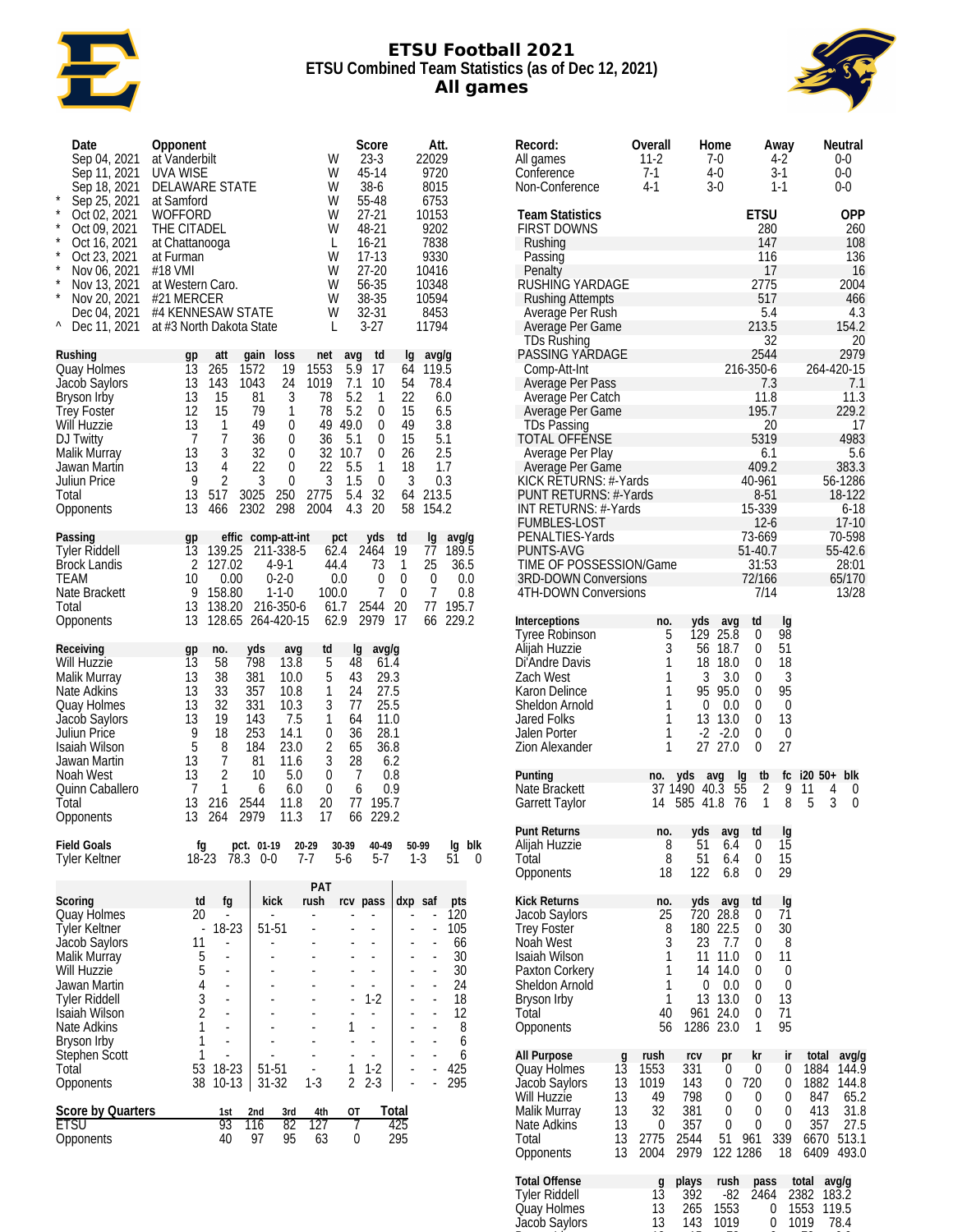

#### **ETSU Football 2021 ETSU Overall Team Statistics (as of Dec 12, 2021) All games**



| <b>Team Statistics</b>               | <b>ETSU</b>    | <b>OPP</b>    |
|--------------------------------------|----------------|---------------|
| <b>SCORING</b>                       | 425            | 295           |
| Points Per Game                      | 32.7           | 22.7          |
| Points Off Turnovers                 | 82             | 28            |
| <b>FIRST DOWNS</b>                   | 280            | 260           |
| Rushing                              | 147            | 108           |
| Passing                              | 116            | 136           |
| Penalty                              | 17             | 16            |
| RUSHING YARDAGE                      | 2775           | 2004          |
| Yards gained rushing                 | 3025           | 2302          |
| Yards lost rushing                   | 250            | 298           |
| Rushing Attempts                     | 517            | 466           |
| Average Per Rush                     | 5.4            | 4.3           |
| Average Per Game                     | 213.5          | 154.2         |
| TDs Rushing                          | 32             | 20            |
| PASSING YARDAGE                      | 2544           | 2979          |
| Comp-Att-Int                         | 216-350-6      | 264-420-15    |
| Average Per Pass                     | 7.3            | 7.1           |
| Average Per Catch                    | 11.8           | 11.3          |
| Average Per Game                     | 195.7          | 229.2         |
| <b>TDs Passing</b>                   | 20             | 17            |
| <b>TOTAL OFFENSE</b>                 | 5319           | 4983          |
| <b>Total Plays</b>                   | 867            | 886           |
| Average Per Play                     | 6.1            | 5.6           |
| Average Per Game                     | 409.2          | 383.3         |
| KICK RETURNS: #-Yards                | 40-961         | 56-1286       |
| PUNT RETURNS: #-Yards                | $8 - 51$       | 18-122        |
| INT RETURNS: #-Yards                 | 15-339         | $6 - 18$      |
| KICK RETURN AVERAGE                  | 24.0           | 23.0          |
| PUNT RETURN AVERAGE                  | 6.4            | 6.8           |
| INT RETURN AVERAGE                   | 22.6           | 3.0           |
| <b>FUMBLES-LOST</b>                  | $12 - 6$       | $17 - 10$     |
| PENALTIES-Yards                      | 73-669         | 70-598        |
| Average Per Game                     | 51.5           | 46.0          |
| PUNTS-Yards                          | 51-2075        | 55-2341       |
| Average Per Punt                     | 40.7           | 42.6          |
| Net punt average                     | 37.1           | 39.1          |
| KICKOFFS-Yards                       | 80-4665        | 59-3199       |
| Average Per Kick                     | 58.3           | 54.2          |
| Net kick average                     | 37.2           | 33.7          |
| TIME OF POSSESSION/Game              | 31:53          | 28:01         |
| <b>3RD-DOWN Conversions</b>          | 72/166         | 65/170        |
| 3rd-Down Pct                         | 43%            | 38%           |
| 4 I H-DOWN Conversions               | 1/14           | 13/28         |
| 4th-Down Pct                         | 50%            | 46%           |
| <b>SACKS BY-Yards</b>                | 22-171         | 23-140        |
| <b>MISC YARDS</b>                    | 0              | 0             |
| TOUCHDOWNS SCORED                    | 53             | 38            |
| <b>FIELD GOALS-ATTEMPTS</b>          | $18 - 23$      | $10 - 13$     |
| <b>ON-SIDE KICKS</b>                 | $1 - 1$        | $0 - 2$       |
| RED-ZONE SCORES                      | $(48-53)$ 91%  | $(33-44)$ 75% |
| <b>RED-ZONE TOUCHDOWNS</b>           | $(36-53) 68%$  | $(26-44)$ 59% |
| PAT-ATTEMPTS                         | $(51-51)$ 100% | $(31-32)$ 97% |
| ATTENDANCE                           | 66553          | 68092         |
| Games/Avg Per Game                   | 7/9508         | 6/11349       |
| <b>Neutral Site Games</b>            |                | 0/0           |
|                                      |                |               |
| Score by Quarters<br>1st 2nd 3rd 4th | OT Total       |               |
| 82 127<br>ETSU<br>93 116             | 425<br>7       |               |

| ____      |  |  | 79 119 94 147 1749 |
|-----------|--|--|--------------------|
| Opponents |  |  | 40 97 95 63 0 295  |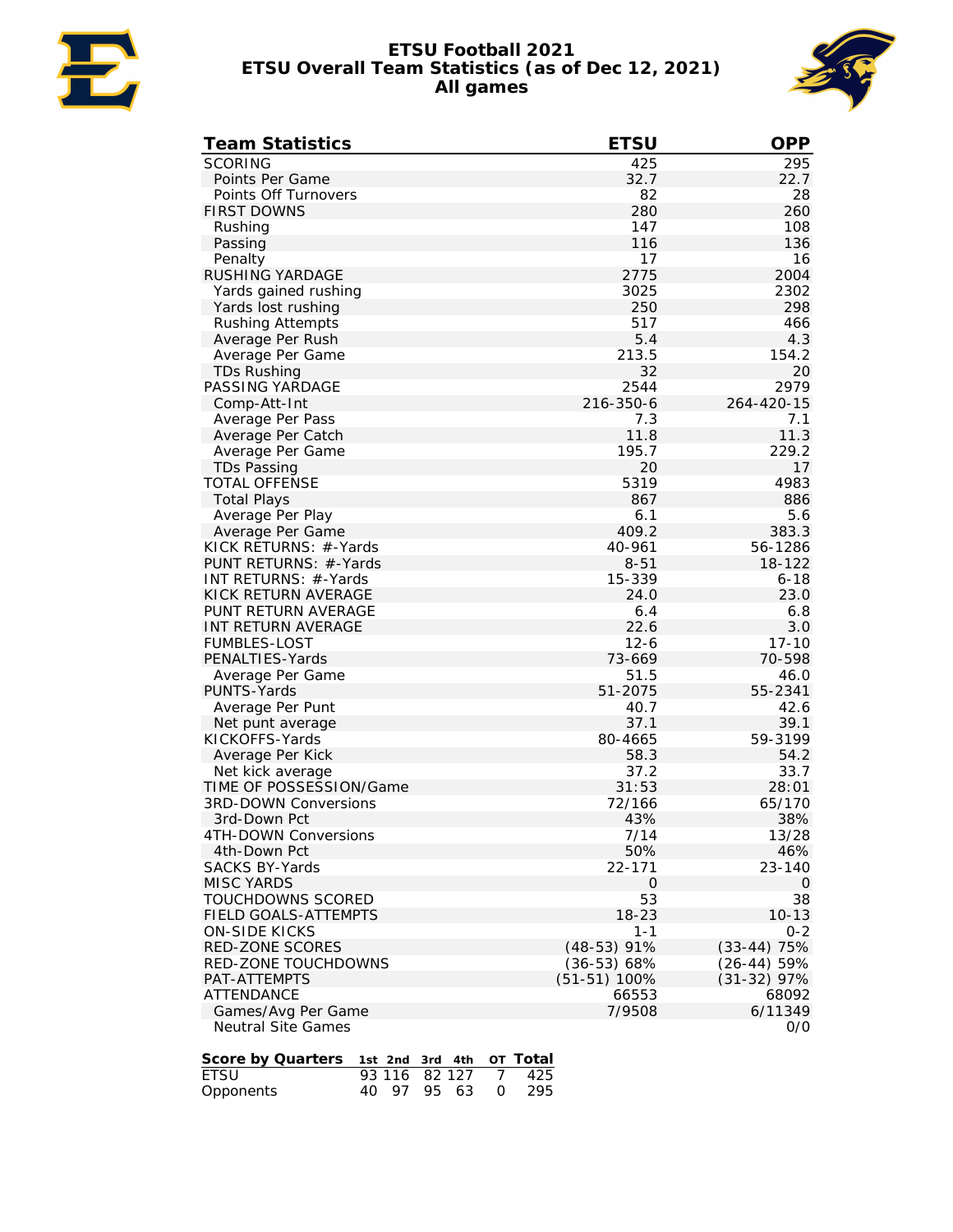

#### **ETSU Football 2021 ETSU Overall Individual Statistics (as of Dec 12, 2021) All games**



| Rushing              | gp             | att            | gain               | loss        | net            | avg    | td               | Ig               | avg/g            |        |
|----------------------|----------------|----------------|--------------------|-------------|----------------|--------|------------------|------------------|------------------|--------|
| Quay Holmes          | 13             | 265            | 1572               | 19          | 1553           | 5.9    | 17               | 64               | 119.5            |        |
| Jacob Saylors        | 13             | 143            | 1043               | 24          | 1019           | 7.1    | 10               | 54               |                  | 78.4   |
| Bryson Irby          | 13             | 15             | 81                 | 3           | 78             | 5.2    | 1                | 22               |                  | 6.0    |
| <b>Trey Foster</b>   | 12             | 15             | 79                 | 1           | 78             | 5.2    | $\mathbf 0$      | 15               |                  | 6.5    |
| <b>Will Huzzie</b>   | 13             | 1              | 49                 | 0           | 49             | 49.0   | 0                | 49               |                  | 3.8    |
| DJ Twitty            | $\overline{7}$ | 7              | 36                 | 0           | 36             | 5.1    | 0                | 15               |                  | 5.1    |
| Malik Murray         | 13             | 3              | 32                 | $\mathbf 0$ | 32             | 10.7   | $\boldsymbol{0}$ | 26               |                  | 2.5    |
| Jawan Martin         | 13             | 4              | 22                 | 0           | 22             | 5.5    | 1                | 18               |                  | 1.7    |
| Juliun Price         | 9              | $\overline{2}$ | $\mathfrak{Z}$     | $\mathbf 0$ | $\mathfrak{Z}$ | 1.5    | $\boldsymbol{0}$ | 3                |                  | 0.3    |
| Noah West            | 13             | $\mathbf{1}$   | $\mathbf 0$        | 3           | $-3$           | $-3.0$ | $\boldsymbol{0}$ | 0                |                  | $-0.2$ |
| TEAM                 | 10             | $\overline{1}$ | 0                  | 10          | $-10$          | $-1.4$ | $\boldsymbol{0}$ | 0                |                  | $-1.0$ |
| <b>Tyler Riddell</b> | 13             | 54             | 108                | 190         | $-82$          | $-1.5$ | $\mathfrak{Z}$   | 18               |                  | $-6.3$ |
| Total                | 13             | 517            | 3025               | 250         | 2775           | 5.4    | 32               | 64               | 213.5            |        |
| Opponents            | 13             | 466            | 2302               | 298         | 2004           | 4.3    | 20               | 58               | 154.2            |        |
|                      |                |                |                    |             |                |        |                  |                  |                  |        |
| Passing              | gp             |                | effic comp-att-int |             |                | pct    | yds              | td               | Ig               | avg/g  |
| <b>Tyler Riddell</b> | 13             | 139.25         |                    | 211-338-5   |                | 62.4   | 2464             | 19               | 77               | 189.5  |
| <b>Brock Landis</b>  | $\overline{2}$ | 127.02         |                    | $4 - 9 - 1$ |                | 44.4   | 73               | 1                | 25               | 36.5   |
| <b>TEAM</b>          | 10             | 0.00           |                    | $0 - 2 - 0$ |                | 0.0    | $\pmb{0}$        | $\mathbf 0$      | $\boldsymbol{0}$ | 0.0    |
| Nate Brackett        | 9              | 158.80         |                    | $1 - 1 - 0$ | 100.0          |        | $\overline{1}$   | $\boldsymbol{0}$ | $\overline{1}$   | 0.8    |
| Total                | 13             | 138.20         |                    | 216-350-6   |                | 61.7   | 2544             | 20               | 77               | 195.7  |
| Opponents            | 13             |                | 128.65 264-420-15  |             |                | 62.9   | 2979             | 17               | 66               | 229.2  |
|                      |                |                |                    |             |                |        |                  |                  |                  |        |
| Receiving            | gp             | no.            | yds                | avg         | td             | lg     | avg/g            |                  |                  |        |
| <b>Will Huzzie</b>   | 13             | 58             | 798                | 13.8        | 5              | 48     | 61.4             |                  |                  |        |
| Malik Murray         | 13             | 38             | 381                | 10.0        | 5              | 43     | 29.3             |                  |                  |        |
| Nate Adkins          | 13             | 33             | 357                | 10.8        | $\mathbf{1}$   | 24     | 27.5             |                  |                  |        |
| Quay Holmes          | 13             | 32             | 331                | 10.3        | 3              | 77     | 25.5             |                  |                  |        |
| Jacob Saylors        | 13             | 19             | 143                | 7.5         | 1              | 64     | 11.0             |                  |                  |        |
| Juliun Price         | 9              | 18             | 253                | 14.1        | $\pmb{0}$      | 36     | 28.1             |                  |                  |        |
| Isaiah Wilson        | 5              | 8              | 184                | 23.0        | $\overline{2}$ | 65     | 36.8             |                  |                  |        |
| Jawan Martin         | 13             | $\overline{1}$ | 81                 | 11.6        | 3              | 28     |                  | 6.2              |                  |        |
| Noah West            | 13             | $\overline{c}$ | 10                 | 5.0         | $\mathbf 0$    | 7      |                  | 0.8              |                  |        |
| Quinn Caballero      | $\overline{1}$ | $\mathbf{1}$   | 6                  | 6.0         | $\mathbf 0$    | 6      |                  | 0.9              |                  |        |
| Total                | 13             | 216            | 2544               | 11.8        | 20             | 77     | 195.7            |                  |                  |        |
| Opponents            | 13             | 264            | 2979               | 11.3        | 17             | 66     | 229.2            |                  |                  |        |

| <b>Punt Returns</b>   | no.            | yds  | avq    | td             | Ig              |
|-----------------------|----------------|------|--------|----------------|-----------------|
| Alijah Huzzie         | 8              | 51   | 6.4    | 0              | 15              |
| Total                 | 8              | 51   | 6.4    | 0              | 15              |
| Opponents             | 18             | 122  | 6.8    | $\Omega$       | 29              |
|                       |                |      |        |                |                 |
| Interceptions         | no.            | yds  | avg    | td             | Ig              |
| <b>Tyree Robinson</b> | 5              | 129  | 25.8   | $\mathbf{0}$   | 98              |
| Alijah Huzzie         | 3              | 56   | 18.7   | $\Omega$       | 51              |
| Karon Delince         | 1              | 95   | 95.0   | $\overline{0}$ | 95              |
| Sheldon Arnold        | 1              | 0    | 0.0    | 0              | $\overline{0}$  |
| Di'Andre Davis        | 1              | 18   | 18.0   | 0              | 18              |
| Zion Alexander        | 1              | 27   | 27.0   | 0              | 27              |
| <b>Jared Folks</b>    | 1              | 13   | 13.0   | $\overline{0}$ | 13              |
| Zach West             | 1              | 3    | 3.0    | 0              | 3               |
| Jalen Porter          | 1              | $-2$ | $-2.0$ | 0              | 0               |
| Total                 | 15             | 339  | 22.6   | $\mathbf{0}$   | 98              |
| Opponents             | 6              | 18   | 3.0    | 0              | 13              |
| <b>Kick Returns</b>   | no.            | yds  | avg    | td             | Ig              |
| Jacob Saylors         | 25             | 720  | 28.8   | 0              | 71              |
| <b>Trey Foster</b>    | 8              | 180  | 22.5   | 0              | 30              |
| Noah West             | 3              | 23   | 7.7    | 0              | 8               |
| <b>Isaiah Wilson</b>  | 1              | 11   | 11.0   | 0              | 11              |
| Paxton Corkery        | 1              | 14   | 14.0   | 0              | 0               |
| Sheldon Arnold        | $\overline{1}$ | 0    | 0.0    | 0              | 0               |
| Bryson Irby           | 1              | 13   | 13.0   | 0              | 13              |
| Total                 | 40             | 961  | 24.0   | $\overline{0}$ | $\overline{71}$ |
| Opponents             | 56             | 1286 | 23.0   | 1              | 95              |
| <b>Fumble Returns</b> | no.            | yds  | avg    | td             | Ig              |
| Stephen Scott         | 1              | 27   | 27.0   | $\mathbf{1}$   | 27              |
| Total                 | $\overline{1}$ | 27   | 27.0   | 1              | 27              |
| Opponents             | 1              | 11   | 11.0   | $\overline{0}$ | 11              |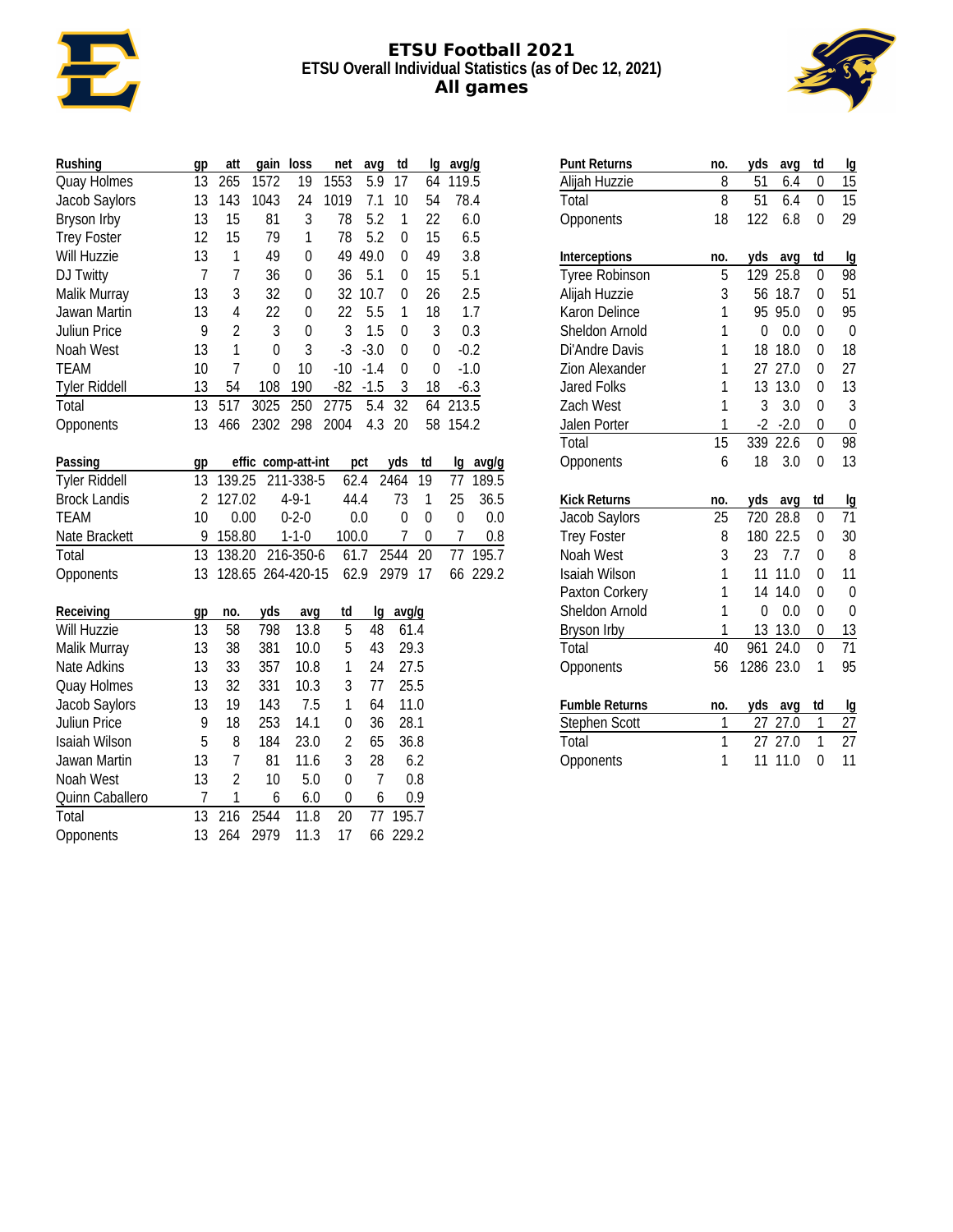# **ETSU Football 2021 ETSU Overall Individual Statistics (as of Dec 12, 2021) All games**



|                      |    |         |       | <b>PAT</b> |                          |         |     |
|----------------------|----|---------|-------|------------|--------------------------|---------|-----|
| Scoring              | td | fq      | kick  | rush       | rcv pass                 | dxp saf | pts |
| Quay Holmes          | 20 |         |       |            |                          |         | 120 |
| <b>Tyler Keltner</b> |    | 18-23   | 51-51 |            |                          |         | 105 |
| Jacob Saylors        | 11 |         |       |            |                          |         | 66  |
| <b>Will Huzzie</b>   | 5  |         |       |            |                          |         | 30  |
| Malik Murray         | 5  |         |       |            |                          |         | 30  |
| Jawan Martin         | 4  |         |       |            |                          |         | 24  |
| <b>Tyler Riddell</b> | 3  |         |       |            | $1-2$                    |         | 18  |
| Isaiah Wilson        | 2  |         |       |            |                          |         | 12  |
| Nate Adkins          |    |         |       |            |                          |         | 8   |
| Bryson Irby          |    |         |       |            |                          |         | 6   |
| Stephen Scott        |    |         |       |            |                          |         | 6   |
| Total                | 53 | 18-23   | 51-51 |            | $1-2$                    |         | 425 |
| Opponents            | 38 | $10-13$ | 31-32 | $1-3$      | $2 - 3$<br>$\mathcal{P}$ |         | 295 |

| <b>Total Offense</b> | q  | plays | rush  | pass | total | avg/g  |
|----------------------|----|-------|-------|------|-------|--------|
| <b>Tyler Riddell</b> | 13 | 392   | $-82$ | 2464 | 2382  | 183.2  |
| <b>Quay Holmes</b>   | 13 | 265   | 1553  | 0    | 1553  | 119.5  |
| Jacob Saylors        | 13 | 143   | 1019  | 0    | 1019  | 78.4   |
| Bryson Irby          | 13 | 15    | 78    | 0    | 78    | 6.0    |
| <b>Trey Foster</b>   | 12 | 15    | 78    | 0    | 78    | 6.5    |
| <b>Brock Landis</b>  | 2  | 9     | 0     | 73   | 73    | 36.5   |
| Will Huzzie          | 13 | 1     | 49    | 0    | 49    | 3.8    |
| DJ Twitty            | 7  | 7     | 36    | 0    | 36    | 5.1    |
| Malik Murray         | 13 | 3     | 32    | 0    | 32    | 2.5    |
| Jawan Martin         | 13 | 4     | 22    | 0    | 22    | 1.7    |
| Nate Brackett        | 9  | 1     | 0     | 7    | 7     | 0.8    |
| Juliun Price         | 9  | 2     | 3     | 0    | 3     | 0.3    |
| Noah West            | 13 | 1     | $-3$  | 0    | -3    | $-0.2$ |
| TEAM                 | 10 | 9     | $-10$ | 0    | $-10$ | $-1.0$ |
| Total                | 13 | 867   | 2775  | 2544 | 5319  | 409.2  |
| Opponents            | 13 | 886   | 2004  | 2979 | 4983  | 383.3  |

| <b>Field Goals</b>   | fg                       | pct. 01-19    | $20 - 29$ | 30-39           | 40-49                  | 50-99 | Ig | blk      |
|----------------------|--------------------------|---------------|-----------|-----------------|------------------------|-------|----|----------|
| <b>Tyler Keltner</b> | 18-23                    | 78.3<br>$0-0$ | 7-7       | 5-6             | $5-7$                  | $1-3$ | 51 | $\theta$ |
|                      |                          |               |           |                 |                        |       |    |          |
| <b>FG Sequence</b>   | ETSU                     |               |           | Opponents       |                        |       |    |          |
| Vanderbilt           | $(41)$ , $(25)$ , $(34)$ |               |           | (53)            |                        |       |    |          |
| UVA Wise             | 51,(26)                  |               |           | 30              |                        |       |    |          |
| Delaware State       | (22)                     |               |           |                 |                        |       |    |          |
| Samford              | $(24)$ , $(27)$          |               |           | (31),(32)       |                        |       |    |          |
| Wofford              | $(36)$ , $(39)$ , $35$   |               |           |                 |                        |       |    |          |
| The Citadel          | (37), 45, (23)           |               |           |                 |                        |       |    |          |
| Chattanooga          | 44(51)                   |               |           |                 |                        |       |    |          |
| Furman               | (26)                     |               |           | $(35)$ , $(45)$ |                        |       |    |          |
| VMI                  | $(35)$ , $(42)$          |               |           | $(48)$ , $(37)$ |                        |       |    |          |
| Western Caro.        |                          |               |           | 41              |                        |       |    |          |
| Mercer               | (41)                     |               |           |                 | $(26)$ , $(31)$ , $42$ |       |    |          |
| Kennesaw State       | (47)                     |               |           | (45)            |                        |       |    |          |
| North Dakota State   | 55,(40)                  |               |           |                 |                        |       |    |          |

|  |  |                |                   |                | 4                                 | 0                                                                                                                                                                                               |
|--|--|----------------|-------------------|----------------|-----------------------------------|-------------------------------------------------------------------------------------------------------------------------------------------------------------------------------------------------|
|  |  |                |                   |                | 3                                 | 0                                                                                                                                                                                               |
|  |  |                |                   |                |                                   | 7 0                                                                                                                                                                                             |
|  |  |                |                   |                |                                   | $\Omega$                                                                                                                                                                                        |
|  |  |                |                   |                |                                   |                                                                                                                                                                                                 |
|  |  |                |                   |                |                                   |                                                                                                                                                                                                 |
|  |  |                |                   |                |                                   | -27                                                                                                                                                                                             |
|  |  |                |                   |                |                                   | -31                                                                                                                                                                                             |
|  |  | 14 585 41.8 76 | 80 4665 58.3 16 0 | $\overline{1}$ | 37 1490 40.3 55 2 9 11<br>$_{-8}$ | no. yds avg Ig tb fc i20 50+ blk<br>5<br>51 2075 40.7 76 3 17 16<br>55 2341 42.6 84 7 22 16 10<br>no. yds avg tb ob retn net ydln<br>80 4665 58.3 16 0 23.0 37.2<br>59 3199 54.2 10 3 24.0 33.7 |

Numbers in (parentheses) indicate field goal was made.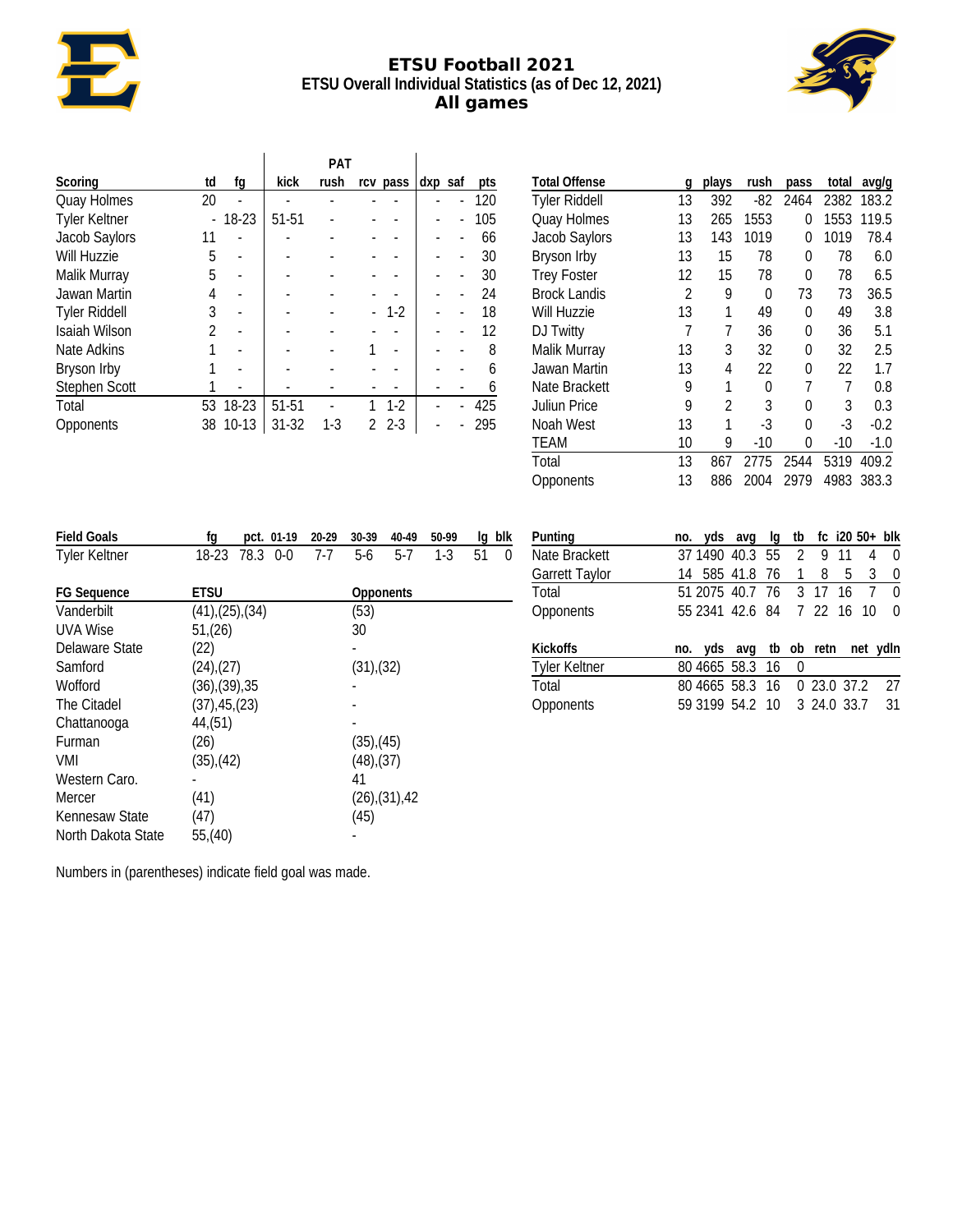

# **ETSU Football 2021 ETSU Overall Individual Statistics (as of Dec 12, 2021) All games**



| All Purpose            | g              | rush     | rcv          | pr           | kr   | ir       | total | avg/g  |
|------------------------|----------------|----------|--------------|--------------|------|----------|-------|--------|
| Quay Holmes            | 13             | 1553     | 331          | 0            | 0    | $\Omega$ | 1884  | 144.9  |
| Jacob Saylors          | 13             | 1019     | 143          | 0            | 720  | 0        | 1882  | 144.8  |
| Will Huzzie            | 13             | 49       | 798          | 0            | 0    | 0        | 847   | 65.2   |
| Malik Murray           | 13             | 32       | 381          | $\Omega$     | 0    | 0        | 413   | 31.8   |
| Nate Adkins            | 13             | 0        | 357          | 0            | 0    | 0        | 357   | 27.5   |
| <b>Trey Foster</b>     | 12             | 78       | $\Omega$     | 0            | 180  | 0        | 258   | 21.5   |
| <b>Juliun Price</b>    | 9              | 3        | 253          | 0            | 0    | 0        | 256   | 28.4   |
| <b>Isaiah Wilson</b>   | 5              | $\Omega$ | 184          | 0            | 11   | 0        | 195   | 39.0   |
| <b>Tyree Robinson</b>  | 13             | $\theta$ | $\mathbf{0}$ | $\mathbf{0}$ | 0    | 129      | 129   | 9.9    |
| Alijah Huzzie          | 13             | 0        | 0            | 51           | 0    | 56       | 107   | 8.2    |
| Jawan Martin           | 13             | 22       | 81           | 0            | 0    | 0        | 103   | 7.9    |
| Karon Delince          | 13             | $\Omega$ | 0            | 0            | 0    | 95       | 95    | 7.3    |
| Bryson Irby            | 13             | 78       | 0            | 0            | 13   | 0        | 91    | 7.0    |
| DJ Twitty              | 7              | 36       | $\mathbf{0}$ | 0            | 0    | 0        | 36    | 5.1    |
| Noah West              | 13             | $-3$     | 10           | 0            | 23   | $\Omega$ | 30    | 2.3    |
| Zion Alexander         | 6              | 0        | 0            | 0            | 0    | 27       | 27    | 4.5    |
| Di'Andre Davis         | 13             | 0        | 0            | 0            | 0    | 18       | 18    | 1.4    |
| Paxton Corkery         | 12             | 0        | 0            | 0            | 14   | 0        | 14    | 1.2    |
| <b>Jared Folks</b>     | 11             | 0        | $\mathbf{0}$ | $\mathbf{0}$ | 0    | 13       | 13    | 1.2    |
| <b>Ouinn Caballero</b> | $\overline{1}$ | 0        | 6            | 0            | 0    | 0        | 6     | 0.9    |
| Zach West              | 13             | 0        | 0            | 0            | 0    | 3        | 3     | 0.2    |
| Jalen Porter           | 12             | $\Omega$ | 0            | 0            | 0    | $-2$     | $-2$  | $-0.2$ |
| <b>TEAM</b>            | 10             | $-10$    | 0            | 0            | 0    | 0        | $-10$ | $-1.0$ |
| <b>Tyler Riddell</b>   | 13             | $-82$    | 0            | $\mathbf{0}$ | 0    | $\Omega$ | $-82$ | $-6.3$ |
| Total                  | 13             | 2775     | 2544         | 51           | 961  | 339      | 6670  | 513.1  |
| Opponents              | 13             | 2004     | 2979         | 122          | 1286 | 18       | 6409  | 493.0  |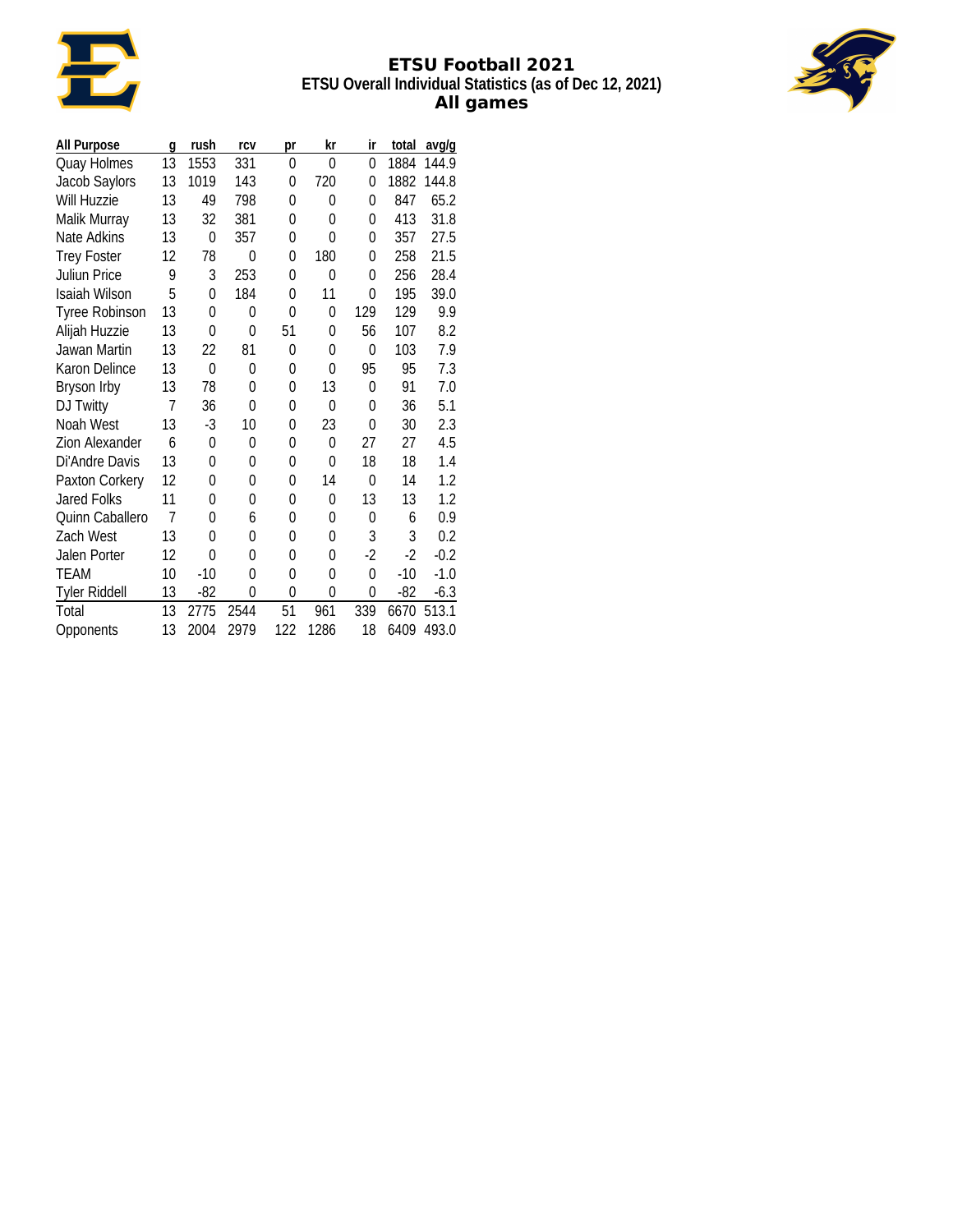

#### **ETSU Football 2021 ETSU Overall Defensive Statistics (as of Dec 12, 2021) All games**



|                |                     |                               |                   |                      | Tackles             |             | Sacks      | Pass defense         |                |    | Fumbles   |                | blkd |     |
|----------------|---------------------|-------------------------------|-------------------|----------------------|---------------------|-------------|------------|----------------------|----------------|----|-----------|----------------|------|-----|
| #              | Defensive Leaders   | qp                            | ua                | a                    | tot                 | tfl/yds     | no-yds     | $int-yds$ brup $qbh$ |                |    | rcv-yds   | ff             | kick | saf |
|                | 30 Donovan Manuel   | 13                            | 67                | 57                   | 124                 | $9.5 - 45$  | $3.0 - 27$ |                      | $\overline{2}$ | 3  | $1-0$     | $\overline{2}$ |      |     |
|                | 31 Jared Folks      | 11                            | 44                | 50                   | 94                  | $6.5 - 33$  | $3.0 - 24$ | $1 - 13$             | $\mathbf{1}$   | 9  |           |                |      |     |
|                | 28 Alijah Huzzie    | 13                            | 60                | 16                   | 76                  | $2.0 - 2$   |            | $3 - 56$             | 9              |    |           | $\overline{c}$ |      |     |
|                | 23 Mike Price       | 13                            | 48                | 25                   | 73                  | $2.0 - 1$   |            |                      | 6              |    |           |                |      |     |
| 3              | Tyree Robinson      | 13                            | 39                | 19                   | 58                  | $2.5 - 5$   |            | $5 - 129$            | 6              |    | $2 - 0$   | 1              |      |     |
|                | 36 Zach West        | 13                            | 28                | 25                   | 53                  | $6.0 - 23$  | $2.0 - 19$ | $1 - 3$              |                | 4  | $2 - 0$   |                |      |     |
| 4              | Karon Delince       | 13                            | 35                | 18                   | 53                  | $3.5 - 11$  |            | $1 - 95$             | 6              | 1  |           |                |      |     |
|                | 15 Jalen Porter     | 12                            | 23                | 14                   | 37                  | $10.0 - 59$ | $6.0 - 52$ | $1 - -2$             |                | 4  |           |                |      |     |
|                | 93 Max Evans        | 13                            | 16                | 18                   | 34                  | $2.0 - 5$   | $1.0 - 1$  |                      | 1              |    |           |                | 1    |     |
|                | 25 Di'Andre Davis   | 13                            | 16                | 15                   | 31                  | $2.5 - 4$   |            | $1 - 18$             | 3              |    |           |                |      |     |
|                | 33 Jay Harrison     | 12                            | 14                | 15                   | 29                  | $3.0 - 14$  | $1.0 - 8$  |                      | 1              |    |           |                |      |     |
| 0              | Olajuwon Pinkelton  | 13                            | 16                | 11                   | 27                  | $1.0 - 3$   |            |                      | $\mathbf{1}$   | 6  | $1 - 0$   | 1              |      |     |
|                | 89 Rodney Wright    | 12                            | 9                 | 18                   | 27                  | $1.0 - 3$   | $1.0 - 3$  |                      |                | 1  | $1 - 0$   |                |      |     |
|                | 74 Timmy Dorsey     | 12                            | 14                | $\,8\,$              | 22                  | $3.5 - 9$   | $2.0 - 4$  |                      |                | 7  |           | 1              |      |     |
|                | 42 Stephen Scott    | $\,8\,$                       | 15                | 7                    | 22                  | $2.0 - 4$   |            |                      | 3              | 1  | $1 - 27$  | $\overline{2}$ |      |     |
|                | 99 Blake Bockrath   | $\overline{2}$                | 8                 | $\overline{4}$       | 12                  |             |            |                      |                | 1  |           |                |      |     |
|                | 46 Jawan Martin     | 13                            | $\overline{7}$    | 5                    | 12                  |             |            |                      |                |    |           |                |      |     |
|                | 54 Colton Lakes     | 12                            | 8                 | $\mathfrak{Z}$       | 11                  | $1.0 - 12$  | $1.0 - 12$ |                      | $\mathbf{1}$   |    |           |                |      |     |
|                | 10 Henry, Marquez   | 12                            | 5                 | 6                    | 11                  |             |            |                      |                |    |           |                |      |     |
|                | 14 Chris Hope       | 13                            | 9                 | $\mathbf{1}$         | 10                  | $1.0 - 3$   |            |                      | $\mathbf{1}$   |    |           |                |      |     |
| $\overline{7}$ | Quinn Smith         | 4                             | 6                 | $\sqrt{3}$           | 9                   |             |            |                      |                |    |           |                |      |     |
|                | 43 Paxton Corkery   | 12                            | 5                 | $\mathfrak{Z}$       | 8                   |             |            |                      |                |    |           |                |      |     |
| 8              | Jacob Saylors       | 13                            | 3                 | 4                    | 7                   |             |            |                      |                |    |           |                |      |     |
|                | 27 Erek Campbell    | 13                            | 3                 | $\mathfrak{Z}$       | 6                   | $1.0 - 13$  | $1.0 - 13$ |                      |                |    |           |                |      |     |
|                | 55 Deven Brantley   | 6                             | $\overline{c}$    | 3                    | 5                   |             |            |                      |                |    |           |                |      |     |
|                | 90 Trey Richburg    | $\overline{4}$                | $\mathbf{1}$      | $\overline{4}$       | 5                   |             |            |                      |                |    |           |                |      |     |
|                | 17 Trey Foster      | 12                            | $\overline{c}$    | 3                    | 5                   |             |            |                      |                |    |           |                |      |     |
|                | 94 Caman Cody       | 5                             | $\overline{2}$    | $\overline{2}$       | $\overline{4}$      |             |            |                      |                |    |           |                |      |     |
| 5              | Sheldon Arnold      | 13                            | 3                 | 1                    | 4                   |             |            | $1 - 0$              |                |    |           |                |      |     |
|                | 69 Austin Lewis     | $\overline{4}$                | $\overline{2}$    | $\overline{2}$       | $\overline{4}$      |             |            |                      | 1              |    | $1 - 0$   |                |      |     |
|                | 81 Tim Stayskal     | 13                            | $\overline{c}$    | $\overline{c}$       | 4                   |             |            |                      |                |    |           |                |      |     |
|                | 35 Chandler Martin  | $\overline{4}$                | $\overline{2}$    | $\mathbf{1}$         | 3                   | $1.0 - 2$   |            |                      |                |    |           |                |      |     |
|                | 97 Jaiden Miles     | 4                             | $\overline{c}$    | 1                    | 3                   |             |            |                      |                |    |           |                |      |     |
|                | 26 Zion Alexander   | 6                             | 3                 |                      | 3                   |             |            | $1 - 27$             | $\overline{2}$ |    |           |                |      |     |
|                | 21 Dwayne Ruff      | 10                            | 2                 |                      | $\overline{2}$      |             |            |                      |                |    |           |                |      |     |
|                | 41 Davion Hood      | $\Lambda$                     | $\mathbf{1}$      | 1                    | $\overline{2}$      | $1.0 - 8$   | $1.0 - 8$  |                      |                |    |           |                |      |     |
|                | 47 Chandlor Mullins | 13                            |                   |                      |                     |             |            |                      |                |    |           |                |      |     |
|                | 82 Tyler Keltner    | 13                            | 2<br>$\mathbf{1}$ | 1                    | 2<br>$\overline{2}$ |             |            |                      |                |    |           |                |      |     |
|                | 32 Cameron Garnett  |                               | 1                 | 1                    | $\overline{c}$      |             |            |                      |                |    |           |                |      |     |
|                | 44 Nate Adkins      | 2<br>13                       | $\mathbf{1}$      |                      | $\mathbf{1}$        |             |            |                      |                |    |           |                |      |     |
|                | 53 Nate Brackett    |                               | 1                 |                      |                     |             |            |                      |                |    |           |                |      |     |
|                |                     | 9                             |                   | 1                    | 1<br>$\mathbf{1}$   |             |            |                      |                |    |           |                |      |     |
|                | 22 George Odimegwu  | $\overline{c}$                |                   |                      |                     |             |            |                      |                |    |           |                |      |     |
|                | 45 Daniel Davila    | $\overline{\mathbf{c}}$<br>13 | 1<br>$\mathbf{1}$ | $\ddot{\phantom{a}}$ | 1<br>$\mathbf{1}$   |             |            |                      |                |    |           |                |      |     |
|                | 24 Ton'Quez Ball    |                               |                   |                      |                     |             |            |                      |                |    |           |                |      |     |
| 6              | Bryson Irby         | 13                            | 1                 |                      | 1                   |             |            |                      |                |    | $1 - 0$   |                |      |     |
|                | 58 Isaiah Henderson | $\overline{2}$                | $\mathbf{1}$      |                      | $\mathbf{1}$        |             |            |                      |                |    |           |                |      |     |
|                | 98 Octavious Boule  | $\overline{\mathbf{c}}$       |                   | 1                    | $\mathbf 1$         |             |            |                      |                |    |           |                |      |     |
|                | 84 Jaylen Frierson  | 3                             |                   |                      |                     |             |            |                      |                |    |           |                |      |     |
|                | Total               | 13                            | 532               | 372                  | 904                 | 62-259      | 22-171     | 15-339               | 44             | 40 | $10 - 27$ | 10             | 1    |     |
|                | Opponents           | 13                            | 496 402           |                      | 898                 | 58-203      | $23 - 140$ | $6 - 18$             | 40             | 28 | $6 - 11$  | $\mathcal{P}$  |      |     |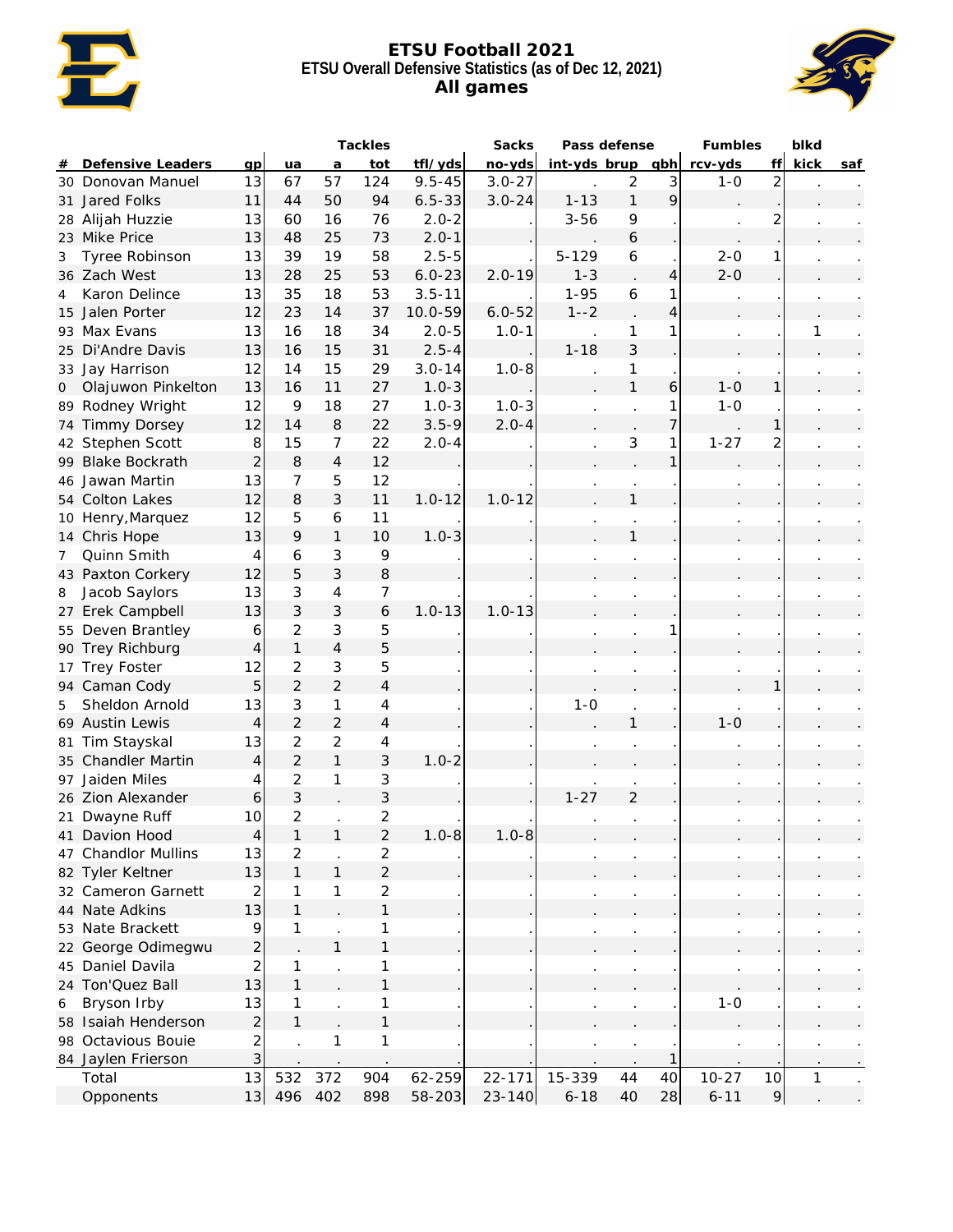

# **ETSU Football 2021 ETSU Game Results (as of Dec 12, 2021) All games**



| Date                    | Opponent                 |     | Score     | Overall  | Conference | Time  | Attend |
|-------------------------|--------------------------|-----|-----------|----------|------------|-------|--------|
| Sep 04, 2021            | at Vanderbilt            | W   | $23 - 3$  | $1 - 0$  | $O-O$      | 03:15 | 22029  |
| Sep 11, 2021            | <b>UVA WISE</b>          | W   | $45 - 14$ | $2 - 0$  | $O-O$      | 3:26  | 9720   |
| Sep 18, 2021            | <b>DELAWARE STATE</b>    | W   | $38-6$    | $3 - 0$  | $O-O$      | 3:00  | 8015   |
| * Sep 25, 2021          | at Samford               | Wo. | 55-48     | $4 - 0$  | $1 - 0$    | 3:49  | 6753   |
| $*$ Oct 02, 2021        | <b>WOFFORD</b>           | W   | $27 - 21$ | $5 - 0$  | $2 - 0$    | 3:10  | 10153  |
| $*$ Oct 09, 2021        | THE CITADEL              | W   | $48 - 21$ | $6 - 0$  | $3 - 0$    | 3:14  | 9202   |
| $*$ Oct 16, 2021        | at Chattanooga           |     | $16 - 21$ | $6 - 1$  | $3 - 1$    | 03:03 | 7838   |
| $*$ Oct 23, 2021        | at Furman                | W   | $17 - 13$ | $7 - 1$  | $4 - 1$    | 3:02  | 9330   |
| * Nov 06, 2021          | #18 VMI                  | W   | $27 - 20$ | $8 - 1$  | $5 - 1$    | 3:18  | 10416  |
| $*$ Nov 13, 2021        | at Western Caro.         | W   | 56-35     | $9 - 1$  | $6 - 1$    | 03:33 | 10348  |
| * Nov 20, 2021          | $#21$ MERCER             | W   | 38-35     | $10-1$   | $7 - 1$    | 3:18  | 10594  |
| Dec 04, 2021            | #4 KENNESAW STATE        | W   | $32 - 31$ | $11 - 1$ | $7 - 1$    | 3:20  | 8453   |
| $^{\circ}$ Dec 11, 2021 | at #3 North Dakota State |     | $3 - 27$  | $11 - 2$ | $7 - 1$    | 2:50  | 11794  |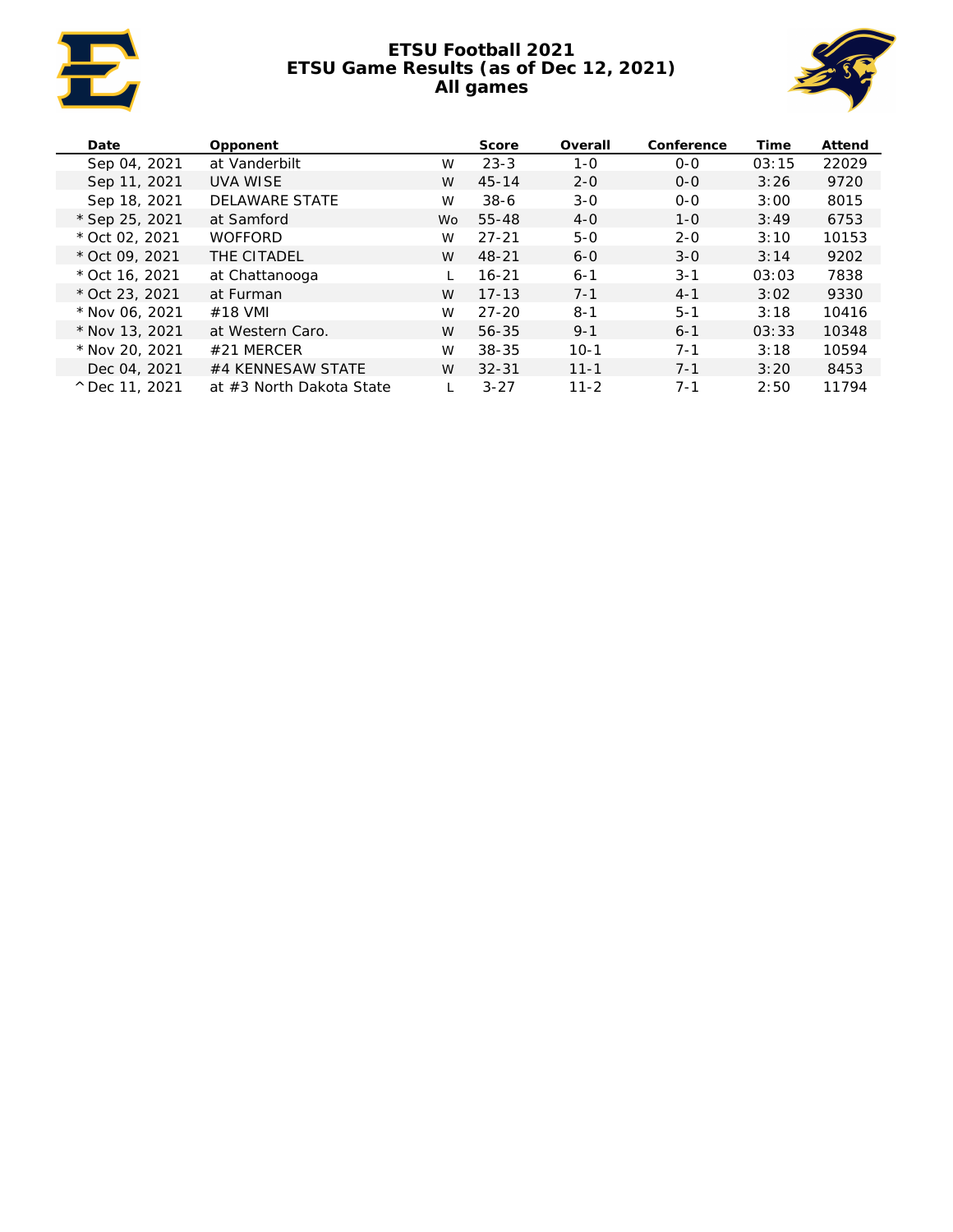

#### **ETSU Football 2021 ETSU Team Game-by-Game (as of Dec 12, 2021) All games**



#### **TEAM STATISTICS**

|                   |                                        |     | Rushing |    |    |                 | Receiving                       |               |     | Passing       | <b>Kick Returns</b> |    |                 |     | <b>Punt Returns</b> |          |           |          | tot |          |                 |      |
|-------------------|----------------------------------------|-----|---------|----|----|-----------------|---------------------------------|---------------|-----|---------------|---------------------|----|-----------------|-----|---------------------|----------|-----------|----------|-----|----------|-----------------|------|
| Date              | Opponent                               | no. | yds     | td | la | no.             | cmp-att-int<br>yds<br>td<br>lal |               |     |               | yds                 | td | lal             | no. | yds                 | td       | la        | no.      | yds | td       | la              | off  |
| Sep 04            | at Vanderbilt                          | 37  | 179     |    | 37 | 135<br>13       |                                 | $13 - 22 - 0$ | 135 |               | 43                  |    |                 |     |                     |          |           |          |     | 314      |                 |      |
| Sep 11            | <b>UVA WISE</b>                        | 48  | 254     | 3  | 32 | 17              | 274                             | 3             | 64  | $17 - 26 - 1$ | 274                 | 3  | -64             |     | 23                  | $\theta$ | 23        | 0        |     | 0        |                 | 528  |
| Sep 18            | <b>DELAWARE STATE</b>                  | 43  | 309     | 4  | 64 | 9               | 140                             |               | 40  | $9 - 17 - 1$  | 140                 |    | 40              |     | 29                  | 0        | 29        | 3        | 17  | 0        | 12              | 449  |
| Sep 25            | at Samford                             | 39  | 240     | 4  | 41 | 21              | 291                             | 3             | 65  | $21 - 35 - 0$ | 291                 | 3  | 65              | 5   | 168                 | $\Omega$ | 71        | $\Omega$ | 0   | 0        |                 | 531  |
| Oct <sub>02</sub> | <b>WOFFORD</b>                         | 44  | 200     |    | 49 | 21              | 268                             |               |     | $21 - 30 - 1$ | 268                 |    | 77              | 4   | 100                 |          | 42        | $\Omega$ |     | 0        |                 | 468  |
| Oct 09            | THE CITADEL                            | 47  | 288     | 5  | 48 | 16              | 270                             |               | 48  | $16 - 24 - 0$ | 270                 |    | 48              |     | 44                  | $\Omega$ | <b>26</b> |          | 15  | $\Omega$ | 15              | 558  |
| Oct 16            | at Chattanooga                         | 37  | 160     |    | 54 | 182<br>17<br>26 |                                 | $17 - 29 - 1$ | 182 |               | 26                  |    | 62              |     | 30 <sup>°</sup>     |          | Q         |          |     | 342      |                 |      |
| Oct 23            | at Furman                              | 41  | 145     |    | 27 | 22              | 177                             |               |     | $22 - 30 - 0$ | 177                 |    | 21              |     | 47                  | 0        | 23        | $\theta$ |     | 0        |                 | 322  |
| Nov 06            | VMI                                    | 38  | 242     |    | 37 | 9               | 130                             |               | 36  | $9 - 22 - 0$  | 130                 |    | 36              |     | 50                  | 0        | 31        |          |     |          |                 | 372  |
| <b>Nov 13</b>     | at Western Caro.                       | 54  | 461     |    | 54 | $\mathfrak b$   | 75                              |               | 28  | $6 - 16 - 0$  | 75                  |    | 28              | 4   | 79                  | $\Omega$ | 45        | $\Omega$ | 0   | 0        |                 | 536  |
| <b>Nov 20</b>     | <b>MERCER</b>                          | 38  | 161     |    | 24 | 26              | 265                             | 3             | 43  | $26 - 31 - 0$ | 265                 | 3  | 43              |     | 78                  |          | 42        | $\Omega$ |     |          |                 | 426  |
| Dec 04            | <b>KENNESAW STATE</b>                  | 26  | 70      |    | 31 | 22              | 238                             | 3             | 34  | $22 - 35 - 1$ | 238                 | 3  | 34              | 5.  | 84                  | $\Omega$ | 35        |          | 6   | 0        |                 | 308  |
| Dec 11            | at North Dakota State                  | 25  | 66      |    | 16 | 17              | 99                              | ا31،          |     | $17 - 33 - 1$ | 99                  | 0  | 13 <sub>l</sub> |     | 97                  |          | 25        |          |     |          |                 | 165  |
|                   | 32<br>2544<br>2775<br>216<br>517<br>64 |     |         |    |    |                 |                                 | 20            |     | 216-350-6     | 2544                | 20 | 77              | 40  | 961                 | $\Omega$ |           | 8        | 51  |          | 15 <sub>l</sub> | 5319 |
| Opponents         |                                        | 466 | 2004    | 20 | 58 | 264             | 2979                            |               | 661 | 264-420-15    | 2979                | 17 | 66I             | 56  | 1286                |          | 95        | 18       | 122 | 0        | 29              | 4983 |

Games: 13 • Avg/rush: 5.4 • Avg/catch: 11.8 • Pass effic: 138.20 • KR avg: 24.0 • PR avg: 6.4 • All purpose avg/game: 513.1 • Total offense avg/gm: 409.2

|           |                              |     |     | Tackles |            | Sacksl     |                 | Fumble   | Pass Defense |     |      | blkd |           | <b>PAT Attempts</b> |      |          | off             |     |
|-----------|------------------------------|-----|-----|---------|------------|------------|-----------------|----------|--------------|-----|------|------|-----------|---------------------|------|----------|-----------------|-----|
| Date      | Opponent                     | ua  | a   | total   | tfl-yds    | no-yds     | ff              | fr-yds   | int-yds      | qbh | brup | kick |           | kick rush           | rcvl | saf      | t/o             | pts |
| Sep 04    | at Vanderbilt                | 42  | 18  | 60      | $4.0 - 22$ | $2.0 - 20$ | $\mathbf{0}$    | $-27$    | $2 - 95$     |     |      |      | 2-2       | $\mathbf 0$         |      |          | 10              | 23  |
| Sep 11    | UVA WISE                     | 41  | 20  | 61      | $7.0 - 19$ | $1.0 - 8$  |                 | $0-0$    | $2 - 20$     | 5.  | 111  |      | $6-6$     | 0                   |      |          |                 | 45  |
|           | Sep 18 DELAWARE STATE        | 34  | 28  | 62      | $8.0 - 67$ | 7.0-64     | $\Omega$        | $1-0$    | $0 - 0$      |     |      |      | $5 - 5$   | $\Omega$            |      |          |                 | 38  |
|           | Sep 25 at Samford            | 75  | 34  | 109     | $6.0 - 22$ | $3.0 - 12$ | 2               | $2 - 0$  | $1-98$       |     | 8    |      | $7 - 7$   | 0                   |      |          |                 | 55  |
| Oct 02    | <b>WOFFORD</b>               | 25  | 24  | 49      | $6.0 - 17$ | $0.0 - 0$  | 0               | $0 - 0$  | $0 - 0$      |     |      |      | $3-3$     | $\Omega$            |      |          |                 | 27  |
| Oct 09    | THE CITADEL                  | 34  | 46  | 80      | $6.0 - 20$ | $2.0 - 12$ | $\Omega$        | $0-0$    | $1-2$        |     |      |      | 6-6       | 0                   |      |          |                 | 48  |
| Oct 16    | at Chattanooga               | 27  | 22  | 49      | $3.0 - 14$ | $1.0 - 11$ |                 | 1-0      | $1-5$        |     |      |      | $1 - 1$   | 0                   |      |          |                 | 16  |
| Oct 23    | at Furman                    | 30  | 30  | 60      | $2.0 - 9$  | $1.0 - 8$  |                 | $1-0$    | $1 - 3$      |     |      |      | $2 - 2$   | $\Omega$            |      |          |                 | 17  |
| Nov 06    | <b>VMI</b>                   | 47  | 32  | 79      | $4.0 - 19$ | $2.0 - 14$ |                 | $1 - 0$  | $2 - 40$     |     |      |      | $3 - 3$   | $\Omega$            |      |          | 14              | 27  |
|           | Nov 13 at Western Caro.      | 49  | 20  | 69      | $6.0 - 20$ | $2.0 - 12$ |                 | $1-0$    | $2 - 18$     |     |      |      | $8 - 8$   | $\Omega$            |      |          | 21              | 56  |
|           | Nov 20 MERCER                | 37  | 36  | 73      | $5.0 - 10$ | $0.0 - 0$  |                 | $0 - 0$  | $3 - 58$     |     |      |      | $5-5$     | 0                   |      |          | 10 <sup>°</sup> | 38  |
|           | Dec 04 KENNESAW STATE        | 43  | 40  | 83      | $3.0 - 8$  | $0.0 - 0$  |                 | $1 - 0$  | $0 - 0$      |     |      |      | $3 - 3$   | 0                   |      | $\Omega$ | 0               | 32  |
|           | Dec 11 at North Dakota State | 48  | 22  | 70      | $2.0 - 12$ | $1.0 - 10$ | 0               | $1-0l$   | $0 - 0$      | 3   |      |      | $0 - 0$   | $\Omega$            |      |          |                 |     |
|           |                              | 532 | 372 | 904     | 62.0-259   | 22.0-171   | 10 <sup>1</sup> | $10-27$  | 15-339       | 40  | 44   |      | 51-51     | $\Omega$            |      | $\Omega$ | 82              | 425 |
| Opponents |                              | 496 | 402 | 898     | 58.0-203   | 23.0-140   | 9               | $6 - 11$ | $6 - 18$     | 28  | 40   |      | $31 - 32$ |                     |      |          | 28              | 295 |

|           |                              |     |      |      |      | Punting  |          |    | <b>Field Goals</b> |                 |         |          |      |              |      |      |                |          |
|-----------|------------------------------|-----|------|------|------|----------|----------|----|--------------------|-----------------|---------|----------|------|--------------|------|------|----------------|----------|
| Date      | Opponent                     | no. | yds  | avq  | Iona | blkd     | tb       | fc | $50+$              | i20l            | md-att  | long     | blkd | no.          | yds  | avq  | tb             | ob       |
| Sep 04    | at Vanderbilt                |     | 150  | 37.5 | 44   | 0        | 0        | 2  |                    |                 | $3 - 3$ | 41       |      | h            | 386  | 64.3 | 3              | $\Omega$ |
| Sep 11    | UVA WISE                     | 4   | 137  | 34.2 | 36   | $\Omega$ | 0        | 4  |                    |                 | $1-2$   | 26       |      | 8            | 443  | 55.4 | 5              | $\Omega$ |
|           | Sep 18 DELAWARE STATE        |     | 48   | 48.0 | 48   | 0        | 0        | 0  |                    |                 | $1 - 1$ | 22       |      |              | 431  | 61.6 | 0              | $\Omega$ |
|           | Sep 25 at Samford            | 5   | 183  | 36.6 | 44   | 0        | 0        |    |                    |                 | $2 - 2$ | 27       |      | 8            | 490  | 61.2 |                | $\Omega$ |
| Oct 02    | <b>WOFFORD</b>               |     | 93   | 31.0 | 38   | 0        | $\Omega$ | 0  |                    |                 | $2 - 3$ | 39       |      | <sub>6</sub> | 377  | 62.8 | 0              | $\Omega$ |
| Oct 09    | THE CITADEL                  |     | 170  | 56.7 | 76   | $\Omega$ |          |    |                    |                 | $2 - 3$ | 37       |      | 8            | 494  | 61.8 | $\mathfrak{D}$ | $\Omega$ |
| Oct 16    | at Chattanooga               |     | 93   | 46.5 | 51   | 0        | $\Omega$ |    |                    |                 | $1-2$   | 51       |      | 4            | 149  | 37.2 |                | $\Omega$ |
| Oct 23    | at Furman                    | 4   | 173  | 43.2 | 46   | $\Omega$ |          |    |                    |                 | $1 - 1$ | 26       |      |              | 216  | 54.0 | 0              | $\Omega$ |
| Nov 06    | VMI                          |     | 169  | 42.2 | 49   | 0        |          |    |                    |                 | $2 - 2$ | 42       |      | <sub>b</sub> | 341  | 56.8 |                | $\Omega$ |
|           | Nov 13 at Western Caro.      | 5   | 195  | 39.0 | 46   | 0        | $\Omega$ | 0  |                    |                 | $0 - 0$ | $\Omega$ |      | 9            | 468  | 52.0 | 0              | $\Omega$ |
| Nov 20    | MERCER                       |     | 156  | 39.0 | 43   | 0        | 0        |    |                    |                 | 1-1     | 41       |      |              | 444  | 63.4 | 2              | $\Omega$ |
| Dec 04    | <b>KENNESAW STATE</b>        | 5   | 190  | 38.0 | 47   | $\Omega$ | $\Omega$ | 3  | 0                  |                 | $1 - 1$ | 47       |      | 5            | 303  | 60.6 |                | $\Omega$ |
|           | Dec 11 at North Dakota State |     | 318  | 45.4 | 55   | $\Omega$ | 0        |    |                    |                 | $1-2$   | 40       |      |              | 123  | 61.5 | $\Omega$       | $\Omega$ |
|           |                              | 51  | 2075 | 40.7 | 76   | $\Omega$ | 3        | 17 |                    | 16 <sup>l</sup> | $18-23$ | 51       |      | 80           | 4665 | 58.3 | 16             | $\Omega$ |
| Opponents |                              | 55  | 2341 | 42.6 | 84   | 0        |          | 22 | 10                 | 16 <sup>1</sup> | $10-13$ | 53       |      | 59           | 3199 | 54.2 | 10             |          |

 $\overline{a}$